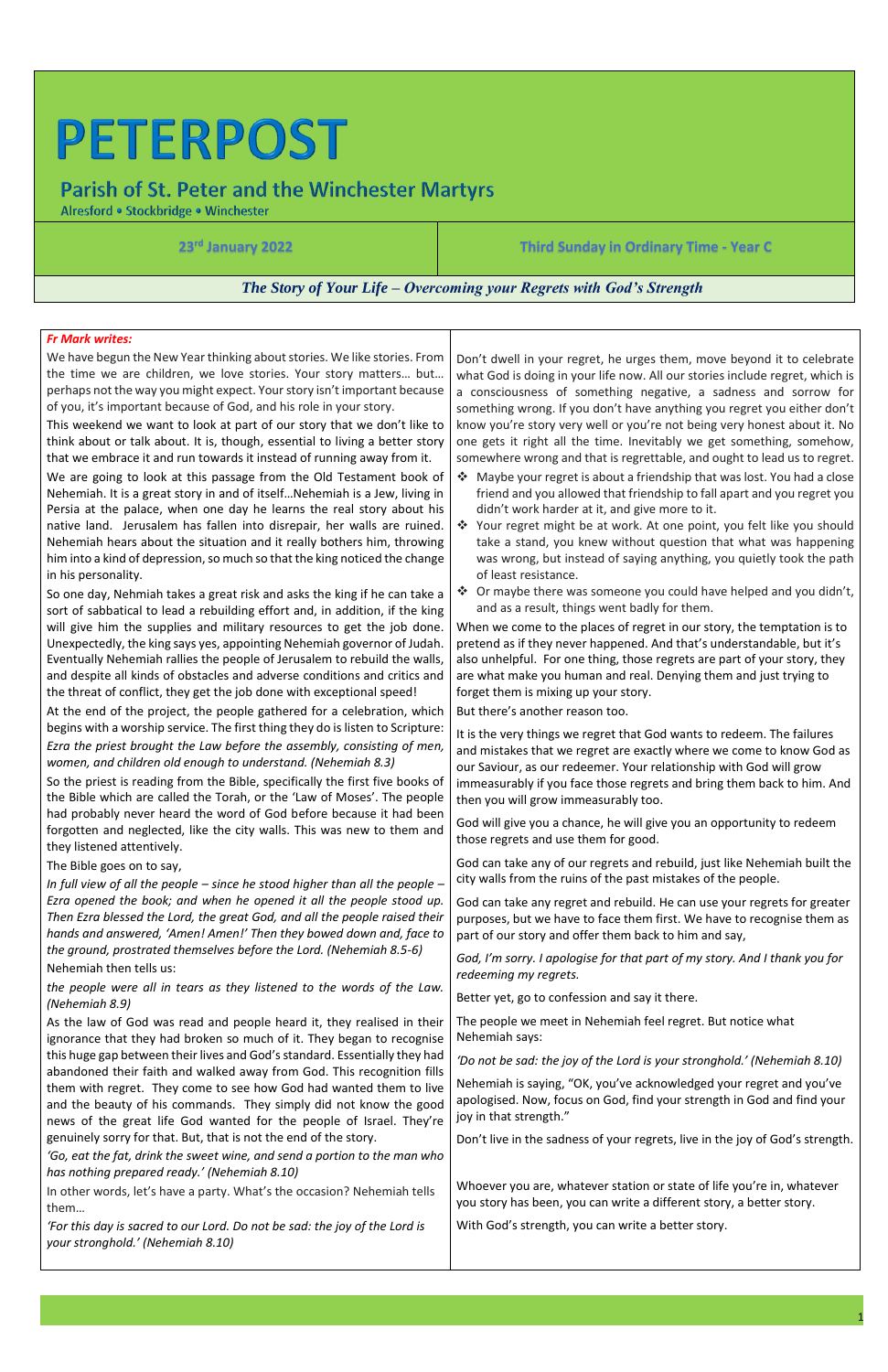**Welcome**……... If this is your first time reading the newsletter, then you are particularly welcome. Please get in touch - we'd love to tell you about everything that's going on here, and invite you to join us. Just to start you off, elsewhere in the newsletter you will find our services and other activiti[e](https://www.catholicwinchester.org.uk/)s. Look at our website <https://www.catholicwinchester.org.uk/>, or our [Facebook page](https://www.facebook.com/catholicwinchester) or email office@stpeterswinchester.org.uk

## **Third Sunday in Ordinary Time (Year C) – 23<sup>rd</sup> January**

**Entrance Antiphon:** O sing a new song to the Lord; sing to the Lord, all the earth. In his presence are majesty and splendour, strength and honour in his holy place. **First reading: Nehemiah 8:2-6, 8-10 Responsorial Psalm: Ps 18:8-10,15.R. Jn6:63** Your words are spirit, Lord, and they are life. **Second reading: 1 Corinthians 12:12-30 Gospel Acclamation:**  Alleluia, alleluia! The Lord has sent me to bring the good news to the poor, to proclaim liberty to captives. Alleluia! **Gospel: Luke 1:1-4,4:14-21 Communion Antiphon:**  Look toward the Lord and be radiant; let your faces not be abashed.

**Welcome –** We welcome and thank Fr Peter Codd who will be celebrating the 8am Mass and Fr Laco Sulik who will be celebrating the 10.30am and 5.30pm Mass at St Peter's on Sunday 23rd January.

**Acorn Groups** The new season of Acorn Groups has started and we would love you to join! We meet once a fortnight. As the number of groups increases, we will have additional meeting times available so please do register and choose a day that suits you. If you would like to register, please use the link <https://forms.office.com/r/A1p3TR5jKE>Or for more information, please email acorn@stpeterswinchester.org.uk



**Second Collection this weekend – Our Cathedral** This weekend we take the annual collection in support of your Cathedral in Portsmouth. This collection is the only support our Cathedral receives from the wider Diocesan family. Appeal envelopes are available at all Masses for those who do not have gift aided planned giving envelopes for second collections. During the previous lockdowns and with some of the other additional precautionary measures taken, a 'Give as you Live' page was also created:<https://donate.giveasyoulive.com/fundraising/cathedral-annual-appeal-1>Understandably, we all are aware that these are difficult times for us all, but please give generously to support your Cathedral, gift aiding your donation wherever possible.



**Churches Together in Winchester** There will be an ecumenical service of evensong at the Cathedral at 3.30pm on 30th January 2022 when our very own Father Mark will be preaching. Please note that this replaces the previously planned Unity Service on Sunday 23 January at 6 30pm.

**Mass with Prayer for Healing and Sacrament of the Sick – 3pm Saturday 12th February** Anyone who is sick and suffering in any way, emotionally, physically or spiritually, is invited to attend this mass with family and friends. Please register your interest online at <http://www.ticketsource.co.uk/st-peter-and-the-winchester-martyrs/t-lydrnk> If you, or someone you know would like to attend but will need transport to the mass, please contact the parish office on 01962 852804 by 1<sup>st</sup> February.

**The Alpha Course** – starts **Monday 31st January at 7.30pm** in the Pastoral Centre This season of Alpha will run for 9 weeks until 11th April. Alpha is a space for conversations about faith, life and God conducted in an informal and relaxed manner.

Whether you know very little about God, are unsure what you believe, need a spiritual re-boot or simply wish to foster faith-based friendships, Alpha is the place for you!

#### **YOU ARE INVITED. YOU ARE WELCOME…**

Each session begins with a delicious cooked meal. To register, visit www.catholicwinchester.org.uk/alpha or email [alpha@stpeterswinchester.org.uk](mailto:alpha@stpeterswinchester.org.uk)

### **Pope Francis invites us to be a Listening Church**

The whole Church throughout the world, at every level, is being invited by the successor to St. Peter to enter into a deep process of listening – to one another and to the Holy Spirit. We too, here in the parish of St. Peter and the Winchester Martyrs, are asked to play our part. The Pope would like us all to reflect deeply on what it is to be Church – and to participate in the early stages of a process that will culminate in a "Synod on Synodality" in 2023 (the word 'synod' comes from a Greek word meaning the 'walking together' (syn-) on a 'particular way' (-hodos)).

The overall theme is "For a Synodal Church: Communion, Participation, Mission" and the starting point is a listening exercise: in parishes, schools and beyond. We would very much value hearing from as many voices as possible – both from within our parish community and from the wider community. We certainly want everyone who wishes to participate to be enabled to do so. This isn't about convening a parliamentary delegation or a lobby group but rather the start of a process of mutual listening, with humility and love, and discerning the voice of the Holy Spirit together.

Fr Mark has asked the parish Evangelisation Strategy Group (ESG) to take a lead on this and he is enormously grateful for the energy and passion with which they've taken up the challenge. Preparations are well underway. **Please look out for announcements and invitations to participate in a Listening Session next month, in person or online.**

Please pray for our parish as we embark on this journey, and please pray for the whole Synod process, and indeed for the Universal Church.

**Discovering More…About our Care for God's Creation** We are told by media reports and politicians, in ever more urgent tones,

that we are experiencing an environmental crisis. We have received on this subject an encyclical from the Pope, Laudato Si, and a recent pastoral letter from our Bishop. We are told that this is a pressing moral issue.

Join with us in discovering more about what the Church teaches on the beautiful mystery of Creation and our place in it, why we are called to care for it, and how we can respond. The sessions will take place on Tuesday 8<sup>th,</sup> 15<sup>th</sup> and 22<sup>nd</sup> February, starting at 7.30pm and will be held in the Pastoral Centre. If you would like to book a place, please use the following link [https://www.ticketsource.co.uk/st-peter-and-the-winchester](https://www.ticketsource.co.uk/st-peter-and-the-winchester-martyrs/t-yrzkmoor)[martyrs/t-yrzkmoor](https://www.ticketsource.co.uk/st-peter-and-the-winchester-martyrs/t-yrzkmoor) email [office@stpeterswinchester.org.uk.](mailto:office@stpeterswinchester.org.uk)

**PRAYER CORNER**: Each week, this section will contain an intercession that I hope every parishioner will pray for during the coming week. In this way, we will all pray to the Lord for the parish's mission, because "*if the Lord* 

*does not build… in vain do the builders labour" (Ps 127:1)* **Fr. Mark**

**This Week's Intention:** We pray for the Alpha course starting soon in the parish. May God anoint the team with the gifts they need as they prepare for the new season and may the Lord open the hearts of those who have been invited to take part.



**PLEASE PRAY FOR** the repose of the souls of those who have died recently:

Kate Gunner RIP Bernard Groves RIP Pamela Henry RIP Antoinette Thomas RIP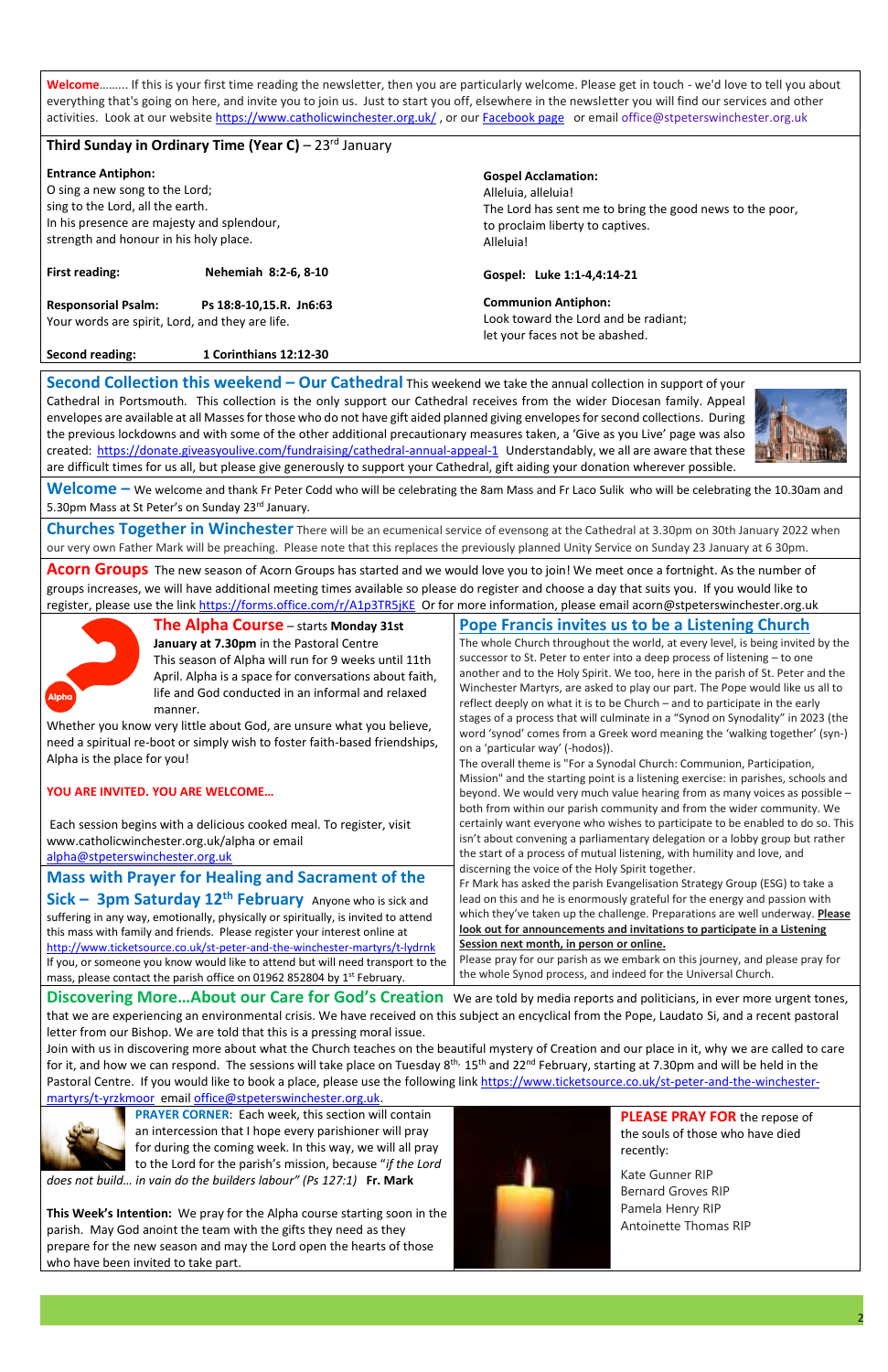

## **Laudato si Corner**





**Heads Up!** Next weekend, **28th to 30th January**, is the great Big Garden Bird Watch . The RSPB website has all the information you need to take part and this can be fun for all the family.

Simply count the birds you see in the garden or balcony or park for one hour. We lost 38 million birds from our skies in the last 50 years so it is vital we do all we can to look after our birds. The RSPB website is full of ideas for making your bit of the outdoors bird friendly. Let us know how you got on by contacting Kathy at Keast@st peterswinchester.org.uk



**New Year Climate Pledge** Many people signed pledges for actions to protect our planet in line with Pope Francis' encyclical Laudato si'.

Thank you for your support! Many of you brought your pledge to one of our churches; here is one of the boards with your post-it note pledges.

If you weren't able to bring your pledge to church then please complete a Pledge Survey online by copying this link into your

browser…www.surveymonkey.co.uk/r/LL9YKNF

**CWL Soup Lunches –** CWL soup lunches for charity will recommence on **Friday 4 th March, 12noon-1.30pm** in the Pastoral Centre, and on the first Friday of the month thereafter. All welcome!

**Tuesdays – Coffee, Cake and Chat**  Come and enjoy a coffee, cake and chat in the Pastoral Centre on Tuesday mornings between 10.30am and 12noon. All welcome after Mass, before or after shopping or just call in. Starting on **Tuesday 25th January**.





- No smoke damage
- No more plastic or aluminium cups or sand to deal with.
- No more unprotected flames
- Environmentally friendly (they recycle the wax that collects in the water vessel below the candles)
- No more wax spillage on the floors
- Low maintenance
- Self-extinguishing candles (there is a hole in the bottom of the glass holder cup and once the candle has burned down low and liquefied it drops through the hole into the bath of water concealed below)

**Monday Movers – NEW CLASS** There's a new, gentle but thorough, Monday Movers class at 11.15am in the Pastoral Centre. It is perfect for men and women over 65 who haven't exercised for a while or have lost confidence in their balance and stability. For more information and to book your place, contact Julia on 07964 361598.



**Introducing Our Parish** In this corner of the newsletter we'd like to let you know more about what's going on, how the parish runs, and who the people are that you see in church! Let us know if there's anything or anyone you'd particularly like to hear about.

## **The new candle system in St Peter's church**

Have you noticed the new candlestand in St Peter's? Take a look next time you are in there. The old candles, the long slim votives, were beautiful - as anyone who looked out for our candle Facebook posts knows - but they were hazardous, and not popular with insurers. So we're trying something new - with these advantages:



The St Killians system is used all over the country including over 20 stands in Westminster Cathedral. It's very safe and solid, no chance of setting the church on fire, no more scorch marks on the carpet in the

| Lady Chapel! The blue glass bases look beautiful when the candles are lit.  |  |
|-----------------------------------------------------------------------------|--|
| And - of course - we will always light a candle for you if you send us your |  |
| l intention.                                                                |  |

## **Getting to know you…**

**Name: Fergus Lyons**

**Favourite saint:** St Jude

**Favourite hymn or worship song:** I Watch the Sunrise



**How long have you been connected with our parish?** 5 years

**Which ministries are you involved in?** St Vincent de Paul Society

**What drew you to this particular ministry?** To connect and support people in our community

**Which Mass would we usually find you at, in case other parishioners would like to chat to you about your ministry?** Sunday 5.30pm

**Tell us something you are grateful for:** Friendly, caring people

### **Tell us an unusual/little-known fact about yourself:**

In 2007, I appeared in the Hampshire Chronicle as a gorilla in a suit running to raise funds to save mountain gorillas.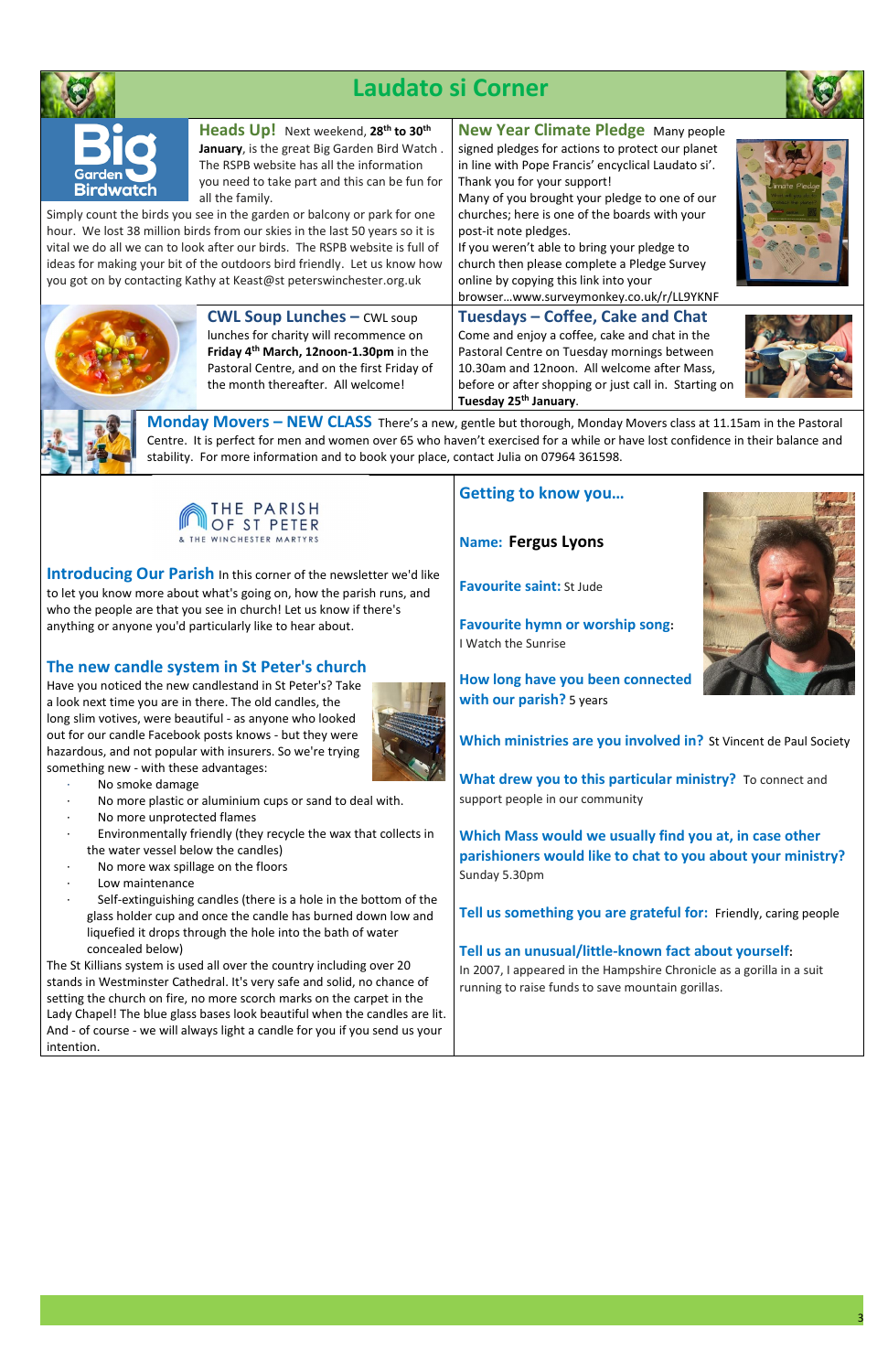| <b>Mass Timetable</b>                                               | 22 <sup>rd</sup> January – 29 <sup>th</sup> January 2022 |                             |                                                                                              |                                     |
|---------------------------------------------------------------------|----------------------------------------------------------|-----------------------------|----------------------------------------------------------------------------------------------|-------------------------------------|
| <b>Date</b>                                                         | <b>Mass Times &amp; Intentions</b>                       |                             |                                                                                              | Livestream/Public                   |
| SATURDAY - January 22nd<br><b>Our Lady on Saturday</b>              | 9.00AM                                                   | Mass                        | Patrick & Annie Smith RIP, Phil<br>Smith & the Smith family, Mary<br>Nolan RIP & Josie Smith | Livestream, public                  |
|                                                                     | 5.30PM                                                   | Mass                        | Thanksgiving for Sr Cecilia & Sr<br>Antonietta                                               | Livestream, public, booking reqd    |
|                                                                     | 8.00 AM                                                  | Mass                        | Intentions of Carmela Kelly                                                                  | Livestream, public, booking reqd    |
| <b>SUNDAY - January 23rd</b>                                        | 9.00 AM                                                  | Mass at St Thomas<br>More's | People of the Parish                                                                         | Public, booking regd *              |
| THIRD SUNDAY IN ORDINARY TIME                                       | 9.15 AM                                                  | Mass at St Stephen's        | Dr Anna Wilson RIP                                                                           | Public, booking reqd                |
|                                                                     | 10.30AM                                                  | Mass                        | Deceased members of the Blessed<br>Sacrament Guild                                           | Livestream, public, booking<br>regd |
|                                                                     | 11.00 AM                                                 | Mass at St Gregory's        |                                                                                              | Public, booking regd                |
|                                                                     | 5.30PM                                                   | Mass                        | <b>Margaret Gardiner RIP</b>                                                                 | Livestream, public, booking reqd    |
| MONDAY - January 24th                                               | 12.15PM                                                  | Mass                        | Soul of William Meader                                                                       | Livestream & public                 |
| St Francis de Sales, Bishop, Doctor of the<br><b>Church</b>         |                                                          |                             |                                                                                              |                                     |
| TUESDAY - January 25th                                              | 10.00AM                                                  | Mass                        | Tom O'Donoghue RIP                                                                           | Livestream & public                 |
| The Conversion of St Paul                                           | 10.00AM                                                  | Mass at St Gregory's        | Soul of Jacob Cook                                                                           | Public                              |
| <b>WEDNESDAY – January 26th</b><br><b>St Timothy &amp; St Titus</b> | 10.00AM                                                  | Mass                        | Soul of Eleanor Meader                                                                       | Livestream & public                 |
| THURSDAY - January 27th                                             | 10.00AM                                                  | Mass                        | Soul of Patrick George McCall &<br>family                                                    | Livestream & public                 |
| <b>FRIDAY</b> – January 28 <sup>th</sup>                            | 10.00AM                                                  | Mass at St Gregory's        |                                                                                              | Public                              |
| St Thomas Aquinas, Religious, Doctor of<br>the Church               | 12.15PM                                                  | Mass                        | Neil intentions                                                                              | Livestream & public                 |
| <b>SATURDAY - January 29th</b>                                      | 9.00AM                                                   | Mass                        | Angela MacManus RIP                                                                          | Livestream & public                 |
| <b>Our Lady on Saturday</b>                                         | 5.30 PM                                                  | <b>Vigil Mass</b>           |                                                                                              | Livestream, public, booking reqd    |

**All at St. Peter's, except where stated.** 

**FOR ALL ONLINE BOOKINGS please use website homepage** - The Parish of St Peter & the [Winchester](https://catholicwinchester.org.uk/) Martyrs - or call office 01962 852804. Or you can email office if any issues: [office@stpeterswinchester.org.uk](mailto:office@stpeterswinchester.org.uk)

\***To book mass at St Thomas More's Stockbridge, email**: [stm@stpeterswinchester.org.uk](mailto:stm@stpeterswinchester.org.uk) If you would like a phone number to call, please ring the office 01962 852804 to ask for it.

**Confessions every Saturday 11.00am till 12.00noon and 4.30pm-5.00pm at St Peter's Church – booking not required.** 

**Adoration every Monday and Friday 11.00 till 12.00noon.**

**Morning Prayer (livestream and open to public) every weekday, Monday to Friday, 8.00am at St Peter' followed by Adoration till 9.00am Night Prayer (livestream) Monday to Thursday this week** 

*To participate online or see the recorded services for Morning Prayer & Adoration and Night Prayer & Adoration, go to our [YouTube channel](https://www.youtube.com/channel/UCbGgrcbDyLY75pmCAopfLIg/live)* **ALL SERVICES (INCLUDING MORNING PRAYER, NIGHT PRAYER & ADORATION) FROM ST PETER'S ARE LIVESTREAMED**

**Parish Safeguarding Representative** - Any safeguarding concerns or requests for advice can be discussed with Michaela Waterfield in the Parish Office or routed through to the central diocesan safeguarding team via this email addres[s safeguarding@portsmouthdiocese.org.uk](mailto:safeguarding@portsmouthdiocese.org.uk) or telephone number: 02394 216486. Email is probably best as, with current restrictions etc, the office is not always resourced. If there is a concern that someone is at immediate risk of harm, people should be advised to contact 999 for the emergency services. In the meantime, please use the [safeguarding@portsmouthdiocese.org.uk](mailto:safeguarding@portsmouthdiocese.org.uk) address for any queries or contact Ruth Attfield, our diocesan safeguarding coordinator on 02394 216486.



**YOU'RE INVITED** Fr Mark is going to the **Big Church Day Out** and he'd love you to go with him! Join him and fellow parishioners on the 3rd and 4th June 2022 with over 30,000 people from across the UK and beyond to worship together in the jaw-dropping surroundings of the Wiston Estate, in the company of some of the best Christian artists in the world., including Catholic Contemporary musician, Matt [Maher.](https://en.wikipedia.org/wiki/Matt_Maher) There really is something for everyone, of all ages and all tastes (well most tastes!) **HOW DO I BOOK?**



Follow the unique group plus link below. You will then be taken to your Group homepage where you can order your tickets. You will then need to create an account or login to your existing account with us. Your card will be charged at midnight on the day of the Group Registration Deadline.

#### **GROUP DISCOUNT**

The cheapest way to go to the Big Church Day Out is in a group; the price will keep dropping as our Group grows! Your payment will be taken when our Group closes and we have the lowest price for our Group.

For more info please email the parish office.

This is your unique group plus link: <http://bcdo.group/2022/spwm>

Please click this link to join our group and purchase your tickets to the Big Church Day Out. We hope you will be able to join us!